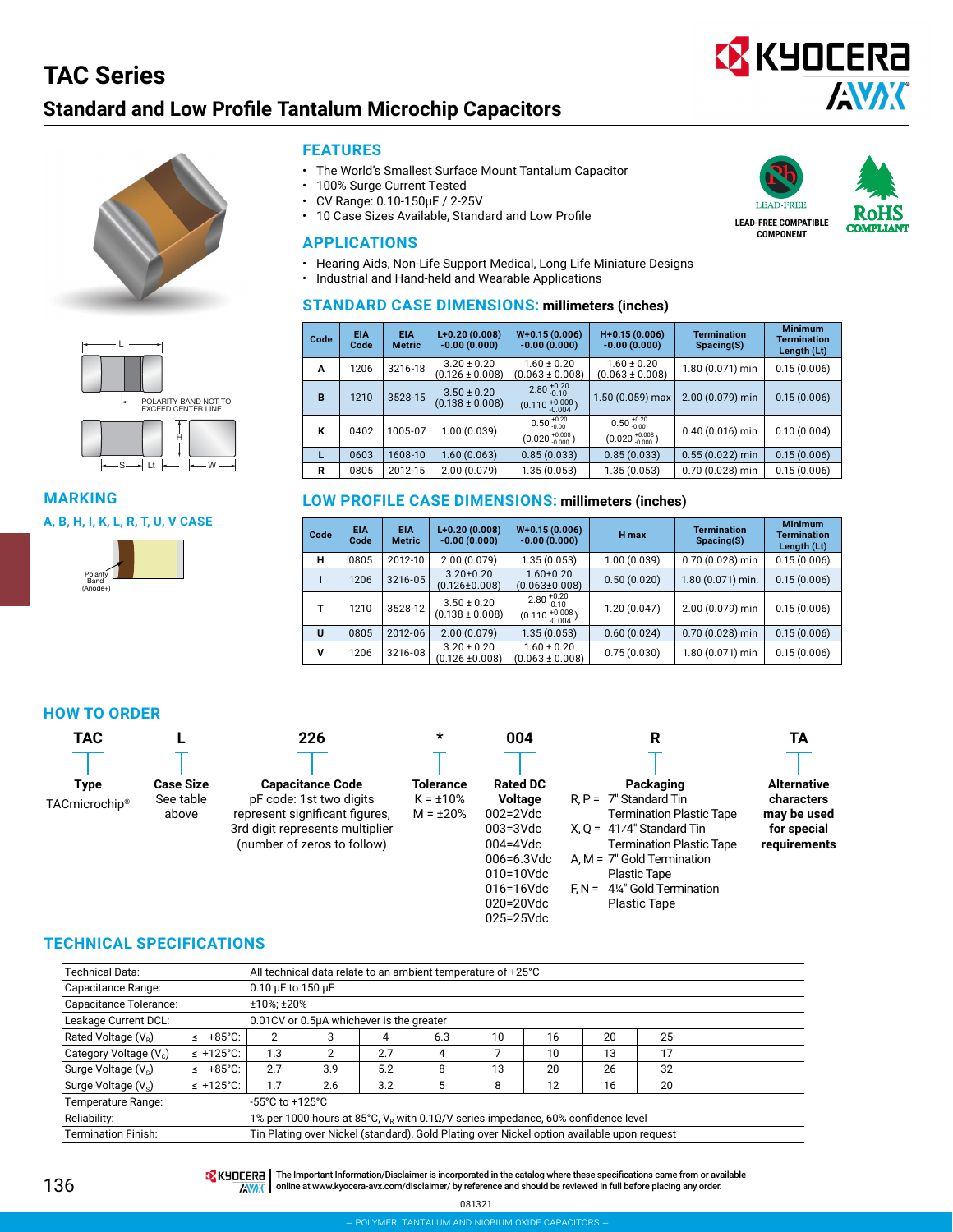

#### **STANDARD MICROCHIP CAPACITANCE AND RATED VOLTAGE RANGE (LETTER DENOTES CASE SIZE)**

|      | <b>Capacitance</b> | Voltage Rating DC (V <sub>R</sub> ) at 85°C |              |                |              |              |            |              |              |  |  |  |
|------|--------------------|---------------------------------------------|--------------|----------------|--------------|--------------|------------|--------------|--------------|--|--|--|
| μF   | Code               | 2.0V                                        | 3.0V         | 4.0V           | 6.3V         | <b>10V</b>   | <b>16V</b> | <b>20V</b>   | <b>25V</b>   |  |  |  |
| 0.10 | 104                |                                             |              |                |              |              | Κ          |              |              |  |  |  |
| 0.15 | 154                |                                             |              |                |              | K            | K          |              |              |  |  |  |
| 0.22 | 224                |                                             |              |                |              | Κ            | K          | K            |              |  |  |  |
| 0.33 | 334                |                                             |              |                |              | K            | K          |              |              |  |  |  |
| 0.47 | 474                |                                             |              |                |              | K/L          |            |              |              |  |  |  |
| 0.68 | 684                |                                             |              |                |              | K/L          |            |              |              |  |  |  |
| 1.0  | 105                |                                             |              |                | K/L          | K/L/R        |            |              | $\mathsf{R}$ |  |  |  |
| 1.5  | 155                |                                             |              |                |              |              |            |              |              |  |  |  |
| 2.2  | 225                |                                             | K/L          |                | K/L          |              |            |              |              |  |  |  |
| 3.3  | 335                | K/L                                         | K/L          |                |              | L/R          |            | $\mathsf{R}$ |              |  |  |  |
| 4.7  | 475                | K/L                                         | K/L          |                |              | L/R          |            | $\mathsf{R}$ |              |  |  |  |
| 6.8  | 685                | K/L                                         | Г            |                | L/R          | L/R          |            |              |              |  |  |  |
| 10   | 106                | K/L                                         | L            | L/R            | L/R          | L/R          | R          |              |              |  |  |  |
| 15   | 156                |                                             | $\mathsf{R}$ | L/R            | L/R          | $\mathsf{R}$ |            |              |              |  |  |  |
| 22   | 226                | $\mathsf{R}$                                | L/R          | L/R            | R            | R            |            |              |              |  |  |  |
| 33   | 336                | $\mathsf{R}$                                | $\mathsf{R}$ | $\mathsf{R}$   | $\mathsf{R}$ | A/R          |            |              |              |  |  |  |
| 47   | 476                | $\mathsf{R}$                                | $\mathsf{R}$ | $\mathsf{R}$   | A/R          | B            |            |              |              |  |  |  |
| 68   | 686                | $\mathsf{R}$                                | A/R          | $\overline{A}$ |              |              |            |              |              |  |  |  |
| 100  | 107                |                                             | A/R          | A/R            | A            |              |            |              |              |  |  |  |
| 150  | 157                | $\overline{A}$                              |              |                |              |              |            |              |              |  |  |  |
| 220  | 227                |                                             |              |                |              |              |            |              |              |  |  |  |

#### **LOW PROFILE MICROCHIP CAPACITANCE AND RATED VOLTAGE RANGE (LETTER DENOTES CASE SIZE)**

|     | Capacitance | Voltage Rating DC (V <sub>R</sub> ) at 85°C |      |      |      |            |            |  |  |  |  |  |
|-----|-------------|---------------------------------------------|------|------|------|------------|------------|--|--|--|--|--|
| μF  | Code        | 2.0V                                        | 3.0V | 4.0V | 6.3V | <b>10V</b> | <b>16V</b> |  |  |  |  |  |
| 1.0 | 105         |                                             |      |      |      |            | U          |  |  |  |  |  |
| 1.5 | 155         |                                             |      |      |      |            |            |  |  |  |  |  |
| 2.2 | 225         |                                             |      |      |      | U          |            |  |  |  |  |  |
| 3.3 | 335         |                                             |      |      | U    |            |            |  |  |  |  |  |
| 4.7 | 475         |                                             |      | U    |      |            |            |  |  |  |  |  |
| 6.8 | 685         |                                             |      |      |      |            |            |  |  |  |  |  |
| 10  | 106         | U                                           |      |      | (M)  | H/V        |            |  |  |  |  |  |
| 15  | 156         |                                             |      |      | H    | $\vee$     |            |  |  |  |  |  |
| 22  | 226         |                                             |      |      | H    |            |            |  |  |  |  |  |
| 33  | 336         |                                             |      | H    |      |            |            |  |  |  |  |  |
| 47  | 476         |                                             | H    |      |      | T          |            |  |  |  |  |  |
| 68  | 686         |                                             |      |      | T    |            |            |  |  |  |  |  |
| 100 | 107         |                                             |      |      |      |            |            |  |  |  |  |  |

Released ratings (M tolerance only)

Note: Voltage ratings are minimum values. KYOCERA AVX reserves the right to supply higher voltage ratings in the same case size, to the same reliability standards.

> THE IMPO THE Important Information/Disclaimer is incorporated in the catalog where these specifications came from or available AVAX | online at [www.kyocera-avx.com/disclaimer/](http://www.avx.com/disclaimer/) by reference and should be reviewed in full before placing any order.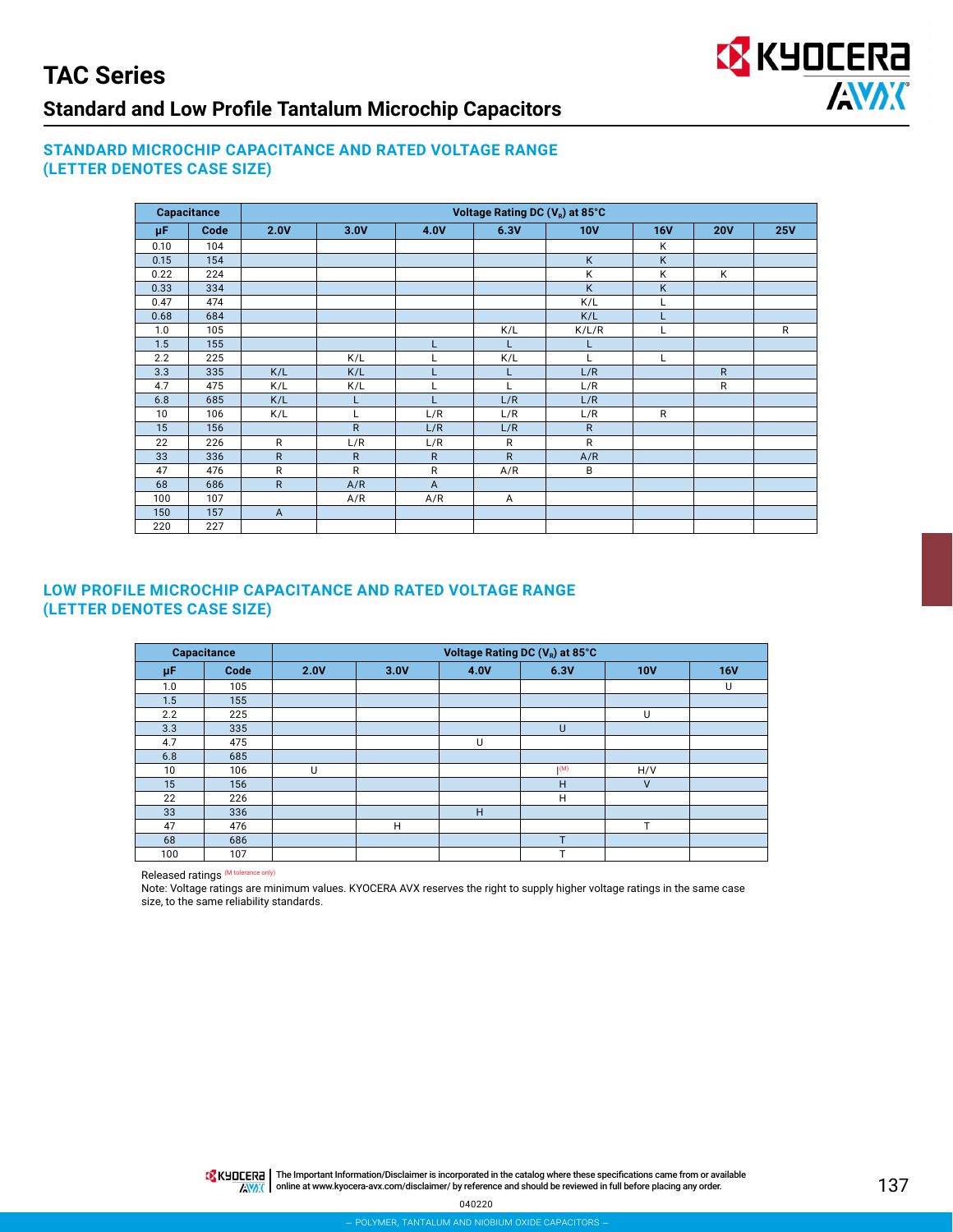# **EX KYOCERA AVAX**

#### **RATINGS & PART NUMBER REFERENCE**

| <b>Part Number</b>               | Case                         | <b>Capacitance</b> | Rated<br>Voltage                 | Rated<br>Temp. | Category                         | <b>Category</b><br><b>Temperature</b> | DCL Max.   DF Max. |          | <b>ESR Max.</b><br>@ 100kHz | 100kHz RMS<br>Current (mA)                          |           | Product  | <b>MSL</b>                                |                              |
|----------------------------------|------------------------------|--------------------|----------------------------------|----------------|----------------------------------|---------------------------------------|--------------------|----------|-----------------------------|-----------------------------------------------------|-----------|----------|-------------------------------------------|------------------------------|
|                                  | <b>Size</b>                  | $(\mu F)$          | (V)                              | (°C)           | Voltage (V)                      | (°C)                                  | $(\mu A)$          | $(\%)$   | $\left( 0\right)$           | $25^{\circ}$ C   85 $^{\circ}$ C<br>$125^{\circ}$ C |           |          | Category                                  |                              |
|                                  |                              |                    |                                  |                |                                  | 2 Volt @ 85°C                         |                    |          |                             |                                                     |           |          |                                           |                              |
| TACK335*002#TA                   | Κ                            | 3.3                | $\overline{2}$                   | 85             | 1.3                              | 125                                   | 0.5                | 8        | 15                          | 32                                                  | 28        | 13       | 3                                         | $\mathbf{1}$                 |
| TACL335*002#TA<br>TACK475*002#TA | L<br>Κ                       | 3.3<br>4.7         | $\overline{2}$<br>$\overline{2}$ | 85<br>85       | 1.3<br>1.3                       | 125<br>125                            | 0.5<br>0.5         | 6<br>12  | 7.5<br>15                   | 58<br>32                                            | 52<br>28  | 23<br>13 | $\overline{2}$<br>3                       | $\mathbf{1}$<br>$\mathbf{1}$ |
| TACL475*002#TA                   | L                            | 4.7                | $\overline{2}$                   | 85             | 1.3                              | 125                                   | 0.5                | 6        | 7.5                         | 58                                                  | 52        | 23       | $\mathbf{1}$                              | $\mathbf{1}$                 |
| TACK685*002#TA                   | Κ                            | 6.8                | $\overline{2}$                   | 85             | 1.3                              | 125                                   | 0.5                | 20       | 15                          | 32                                                  | 28        | 13       | 3                                         | $\mathbf{1}$                 |
| TACL685*002#TA                   |                              | 6.8                | $\overline{2}$                   | 85             | 1.3                              | 125                                   | 0.5                | 6        | 7.5                         | 58                                                  | 52        | 23       | $\overline{2}$                            | $\mathbf{1}$                 |
| TACK106*002#TA                   | Κ                            | 10                 | $\overline{2}$                   | 85             | 1.3                              | 125                                   | 0.5                | 15       | 15                          | 32                                                  | 28        | 13       | 3                                         | $\mathbf{1}$                 |
| TACL106*002#TA                   | L                            | 10                 | $\overline{2}$                   | 85             | 1.3                              | 125                                   | 0.5                | 10       | 7.5                         | 58                                                  | 52        | 23       | 3                                         | $\mathbf{1}$                 |
| TACU106*002#TA                   | U                            | 10                 | $\overline{2}$                   | 85             | 1.3                              | 125                                   | 0.5<br>0.5         | 8<br>8   | $\sqrt{5}$<br>5             | 84<br>95                                            | 75<br>85  | 33<br>38 | $\mathbf{1}$<br>$\mathbf{1}$              | $\mathbf{1}$<br>$\mathbf{1}$ |
| TACR226*002#TA<br>TACR336*002#TA | R<br>R                       | 22<br>33           | $\overline{2}$<br>$\overline{2}$ | 85<br>85       | 1.3<br>1.3                       | 125<br>125                            | 0.7                | 10       | 5                           | 95                                                  | 85        | 38       | $\overline{2}$                            | $\mathbf{1}$                 |
| TACR476*002#TA                   | $\mathsf{R}$                 | 47                 | $\overline{2}$                   | 85             | 1.3                              | 125                                   | 0.9                | 10       | 5                           | 95                                                  | 85        | 38       | $\overline{2}$                            | $\mathbf{1}$                 |
| TACR686*002#TA                   | R                            | 68                 | $\overline{2}$                   | 85             | 1.3                              | 125                                   | 1.4                | 14       | 5                           | 95                                                  | 85        | 38       | $\overline{2}$                            | $\mathbf{1}$                 |
| TACA157*002#TA                   | Α                            | 150                | 2                                | 85             | 1.3                              | 125                                   | 3                  | 20       | 1                           | 200                                                 | 180       | 80       | $\overline{2}$                            | $\mathbf{1}$                 |
|                                  |                              |                    |                                  |                |                                  | 3 Volt @ 85°C                         |                    |          |                             |                                                     |           |          |                                           |                              |
| TACK225*003#TA                   | K                            | 2.2                | 3                                | 85             | $\overline{2}$                   | 125                                   | 0.5                | 6        | 15                          | 32                                                  | 28        | 13       | $\overline{2}$                            | $\mathbf{1}$                 |
| TACL225*003#TA                   | L                            | 2.2                | 3<br>3                           | 85             | $\overline{2}$                   | 125                                   | 0.5                | 6        | 7.5<br>15                   | 58                                                  | 52        | 23       | $\mathbf{1}$                              | $\mathbf{1}$                 |
| TACK335*003#TA<br>TACL335*003#TA | Κ<br>L                       | 3.3<br>3.3         | 3                                | 85<br>85       | $\overline{2}$<br>$\sqrt{2}$     | 125<br>125                            | 0.5<br>0.5         | 8<br>6   | 7.5                         | 32<br>58                                            | 28<br>52  | 13<br>23 | 3<br>$\overline{2}$                       | 1<br>$\mathbf{1}$            |
| TACK475*003#TA                   | Κ                            | 4.7                | 3                                | 85             | $\overline{2}$                   | 125                                   | 0.5                | 12       | 15                          | 32                                                  | 28        | 13       | 3                                         | $\mathbf{1}$                 |
| TACL475*003#TA                   | L                            | 4.7                | 3                                | 85             | $\overline{2}$                   | 125                                   | 0.5                | 6        | 7.5                         | 58                                                  | 52        | 23       | $\mathbf{1}$                              | $\mathbf{1}$                 |
| TACL685*003#TA                   |                              | 6.8                | 3                                | 85             | $\overline{c}$                   | 125                                   | 0.5                | 6        | 7.5                         | 58                                                  | 52        | 23       | $\overline{c}$                            | $\mathbf{1}$                 |
| TACL106*003#TA                   | L                            | 10                 | 3                                | 85             | $\sqrt{2}$                       | 125                                   | 0.5                | 10       | 7.5                         | 58                                                  | 52        | 23       | $\ensuremath{\mathsf{3}}$                 | $\mathbf{1}$                 |
| TACR156*003#TA                   | R                            | 15                 | 3                                | 85             | $\overline{2}$                   | 125                                   | 0.5                | 8        | 5                           | 95                                                  | 85        | 38       | $\mathbf{1}$                              | $\mathbf{1}$                 |
| TACL226*003#TA<br>TACR226*003#TA | R                            | 22<br>22           | 3<br>3                           | 85<br>85       | $\sqrt{2}$<br>$\overline{2}$     | 125<br>125                            | 0.7<br>0.7         | 20<br>8  | 7.5<br>5                    | 58<br>95                                            | 52<br>85  | 23<br>38 | $\ensuremath{\mathsf{3}}$<br>$\mathbf{1}$ | $\mathbf{1}$<br>1            |
| TACR336*003#TA                   | $\mathsf{R}$                 | 33                 | 3                                | 85             | $\overline{2}$                   | 125                                   | $\mathbf{1}$       | 10       | 5                           | 95                                                  | 85        | 38       | $\overline{2}$                            | $\mathbf{1}$                 |
| TACH476*003#TA                   | H                            | 47                 | 3                                | 85             | $\overline{2}$                   | 125                                   | 1.4                | 20       | 5                           | 89                                                  | 80        | 36       | 3                                         | $\mathbf{1}$                 |
| TACR476*003#TA                   | $\mathsf{R}$                 | 47                 | 3                                | 85             | $\overline{2}$                   | 125                                   | 1.5                | 10       | 5                           | 95                                                  | 85        | 38       | $\overline{2}$                            | $\mathbf{1}$                 |
| TACA686*003#TA                   | А                            | 68                 | 3                                | 85             | $\overline{2}$                   | 125                                   | $\overline{2}$     | 15       | $\overline{2}$              | 141                                                 | 127       | 57       | $\mathbf{1}$                              | $\mathbf{1}$                 |
| TACR686*003#TA                   | $\mathsf{R}$                 | 68                 | 3                                | 85             | $\sqrt{2}$                       | 125                                   | $\mathbf{2}$       | 14       | $\mathbf 5$                 | 95                                                  | 85        | 38       | 3                                         | $\mathbf{1}$                 |
| TACA107*003#TA<br>TACR107*003#TA | Α<br>$\mathsf{R}$            | 100<br>100         | 3<br>3                           | 85<br>85       | $\overline{2}$<br>$\overline{2}$ | 125<br>125                            | 3<br>3             | 15<br>30 | 1<br>5                      | 200<br>95                                           | 180<br>85 | 80<br>38 | $\overline{2}$<br>3                       | 1<br>$\mathbf{1}$            |
|                                  |                              |                    |                                  |                |                                  | 4 Volt @ 85°C                         |                    |          |                             |                                                     |           |          |                                           |                              |
| TACL155*004#TA                   |                              | 1.5                | $\overline{4}$                   | 85             | 2.7                              | 125                                   | 0.5                | 6        | 7.5                         | 58                                                  | 52        | 23       | $\mathbf{1}$                              | $\mathbf{1}$                 |
| TACL225*004#TA                   | L                            | 2.2                | $\overline{\mathbf{4}}$          | 85             | 2.7                              | 125                                   | 0.5                | 6        | 7.5                         | 58                                                  | 52        | 23       | $\mathbf{1}$                              | $\mathbf{1}$                 |
| TACL335*004#TA                   | L                            | 3.3                | $\overline{4}$                   | 85             | 2.7                              | 125                                   | 0.5                | 6        | 7.5                         | 58                                                  | 52        | 23       | $\overline{2}$                            | $\mathbf{1}$                 |
| TACL475*004#TA                   |                              | 4.7                | $\overline{4}$                   | 85             | 2.7                              | 125                                   | 0.5                | 6        | 7.5                         | 58                                                  | 52        | 23       | 1                                         | $\mathbf{1}$                 |
| TACU475*004#TA                   | U                            | 4.7                | $\overline{4}$                   | 85             | 2.7                              | 125                                   | 0.5                | 8        | 5                           | 84                                                  | 75        | 33       | $\mathbf{1}$                              | $\mathbf{1}$                 |
| TACL685*004#TA<br>TACL106*004#TA | L                            | 6.8<br>10          | $\overline{4}$<br>$\overline{4}$ | 85<br>85       | 2.7<br>2.7                       | 125<br>125                            | 0.5<br>0.5         | 8<br>10  | 7.5<br>7.5                  | 58<br>58                                            | 52<br>52  | 23<br>23 | $\overline{2}$<br>$\overline{2}$          | $\mathbf{1}$<br>$\mathbf{1}$ |
| TACR106*004#TA                   | R                            | 10                 | $\overline{\mathbf{4}}$          | 85             | 2.7                              | 125                                   | 0.5                | 8        | 5                           | 95                                                  | 85        | 38       | $\mathbf{1}$                              | $\mathbf{1}$                 |
| TACL156*004#TA                   | L                            | 15                 | $\overline{4}$                   | 85             | 2.7                              | 125                                   | 0.6                | 20       | 7.5                         | 58                                                  | 52        | 23       | 3                                         | $\mathbf{1}$                 |
| TACR156*004#TA                   | $\mathsf{R}$                 | 15                 | $\overline{4}$                   | 85             | 2.7                              | 125                                   | 0.6                | 8        | 5                           | 95                                                  | 85        | 38       | 1                                         | $\mathbf{1}$                 |
| TACL226*004#TA                   | L                            | 22                 | $\overline{4}$                   | 85             | 2.7                              | 125                                   | 0.9                | 20       | 7.5                         | 58                                                  | 52        | 23       | 3                                         | $\mathbf{1}$                 |
| TACR226*004#TA                   | R                            | 22                 | $\overline{4}$                   | 85             | 2.7                              | 125                                   | 0.9                | 8        | 5                           | 95                                                  | 85        | 38       | $\mathbf{1}$                              | $\mathbf{1}$                 |
| TACH336*004#TA<br>TACR336*004#TA | H.<br>R                      | 33<br>33           | $\overline{4}$<br>4              | 85<br>85       | 2.7<br>2.7                       | 125<br>125                            | 1.3<br>1.3         | 14<br>10 | $\sqrt{5}$<br>5             | 89<br>95                                            | 80<br>85  | 36<br>38 | $\overline{2}$<br>2                       | $\mathbf{1}$<br>$\mathbf{1}$ |
| TACR476*004#TA                   | R                            | 47                 | $\overline{4}$                   | 85             | 2.7                              | 125                                   | 1.9                | 14       | 5                           | 95                                                  | 85        | 38       | 3                                         | $\mathbf{1}$                 |
| TACA686*004#TA                   | Α                            | 68                 | $\overline{4}$                   | 85             | 2.7                              | 125                                   | 2.7                | 15       |                             | 200                                                 | 180       | 80       |                                           | $\mathbf{1}$                 |
| TACA107*004#TA                   | Α                            | 100                | $\overline{4}$                   | 85             | 2.7                              | 125                                   | $\overline{4}$     | 20       | $\mathbf{1}$                | 200                                                 | 180       | 80       | $\overline{2}$                            | $\mathbf{1}$                 |
| <u>IACR107*004#IA</u>            | R                            | 100                | 4                                | 85             | 2.1                              | 125                                   | 4                  | 30       | 5                           | 95                                                  | 85        | 38       | 3                                         |                              |
|                                  |                              |                    |                                  |                |                                  | 6.3 Volt @ 85°C                       |                    |          |                             |                                                     |           |          |                                           |                              |
| TACK105*006#TA                   | Κ                            | $\mathbf{1}$       | 6.3                              | 85             | 4                                | 125                                   | 0.5                | 6        | 15                          | 32                                                  | 28        | 13       | $\overline{2}$                            | $\mathbf{1}$                 |
| TACL105*006#TA                   | L                            | $\mathbf{1}$       | 6.3                              | 85             | $\overline{4}$<br>4              | 125                                   | 0.5                | 6        | 7.5<br>7.5                  | 58                                                  | 52        | 23       | $\mathbf{1}$<br>$\mathbf{1}$              | $\mathbf{1}$                 |
| TACL155*006#TA<br>TACK225*006#TA | L<br>K                       | 1.5<br>2.2         | 6.3<br>6.3                       | 85<br>85       | $\overline{4}$                   | 125<br>125                            | 0.5<br>0.5         | 6<br>8   | 15                          | 58<br>32                                            | 52<br>28  | 23<br>13 | 3                                         | $\mathbf{1}$<br>$\mathbf{1}$ |
| TACL225*006#TA                   | L                            | 2.2                | 6.3                              | 85             | $\overline{4}$                   | 125                                   | 0.5                | 6        | 7.5                         | 58                                                  | 52        | 23       | $\mathbf{1}$                              | $\mathbf{1}$                 |
| TACL335*006#TA                   | L                            | 3.3                | 6.3                              | 85             | $\overline{4}$                   | 125                                   | 0.5                | 6        | 7.5                         | 58                                                  | 52        | 23       | $\overline{2}$                            | $\mathbf{1}$                 |
| TACU335*006#TA                   | U                            | 3.3                | 6.3                              | 85             | 4                                | 125                                   | 0.5                | 8        | 5                           | 84                                                  | 75        | 33       | $\mathbf{1}$                              | $\mathbf{1}$                 |
| TACL475*006#TA                   | L                            | 4.7                | 6.3                              | 85             | $\overline{4}$                   | 125                                   | 0.5                | $\,8\,$  | 7.5                         | 58                                                  | 52        | 23       | $\overline{2}$                            | $\mathbf{1}$                 |
| TACL685*006#TA                   | L                            | 6.8                | 6.3                              | 85             | 4                                | 125                                   | 0.5                | 10       | 7.5                         | 58                                                  | 52        | 23       | $\overline{2}$                            | $\mathbf{1}$                 |
| TACR685*006#TA<br>TACI106M006#TA | $\mathsf{R}$<br>$\mathbf{I}$ | 6.8<br>10          | 6.3<br>6.3                       | 85<br>85       | $\overline{4}$<br>$\overline{4}$ | 125<br>125                            | 0.5<br>0.6         | 8<br>20  | 5<br>5                      | 95<br>84                                            | 85<br>75  | 38<br>33 | $\mathbf{1}$<br>$\overline{2}$            | $\mathbf{1}$<br>$\mathbf{1}$ |
| TACL106*006#TA                   | L                            | 10                 | 6.3                              | 85             | $\overline{4}$                   | 125                                   | 0.6                | 10       | 6                           | 65                                                  | 58        | 26       | $\overline{2}$                            | $\mathbf{1}$                 |
| TACR106*006#TA                   | R                            | 10                 | 6.3                              | 85             | 4                                | 125                                   | 0.6                | 8        | 5                           | 95                                                  | 85        | 38       | $\mathbf{1}$                              | $\mathbf{1}$                 |
| TACH156*006#TA                   | H                            | 15                 | 6.3                              | 85             | $\overline{4}$                   | 125                                   | 0.9                | 8        | $5\,$                       | 89                                                  | 80        | 36       | $\mathbf{3}$                              | $\mathbf{1}$                 |
| TACL156*006#TA                   | L                            | 15                 | 6.3                              | 85             | 4                                | 125                                   | 0.9                | 20       | 7.5                         | 58                                                  | 52        | 23       | 3                                         | $\mathbf{1}$                 |
| TACR156*006#TA                   | R                            | 15                 | 6.3                              | 85             | $\overline{4}$                   | 125                                   | 0.9                | 8        | 5 <sup>5</sup>              | 95                                                  | 85        | 38       | $\mathbf{1}$                              | $\mathbf{1}$                 |

The Important Information/Disclaimer is incorporated in the catalog where these specifications came from or available<br>online at [www.kyocera-avx.com/disclaimer/](http://www.avx.com/disclaimer/) by reference and should be reviewed in full before placing any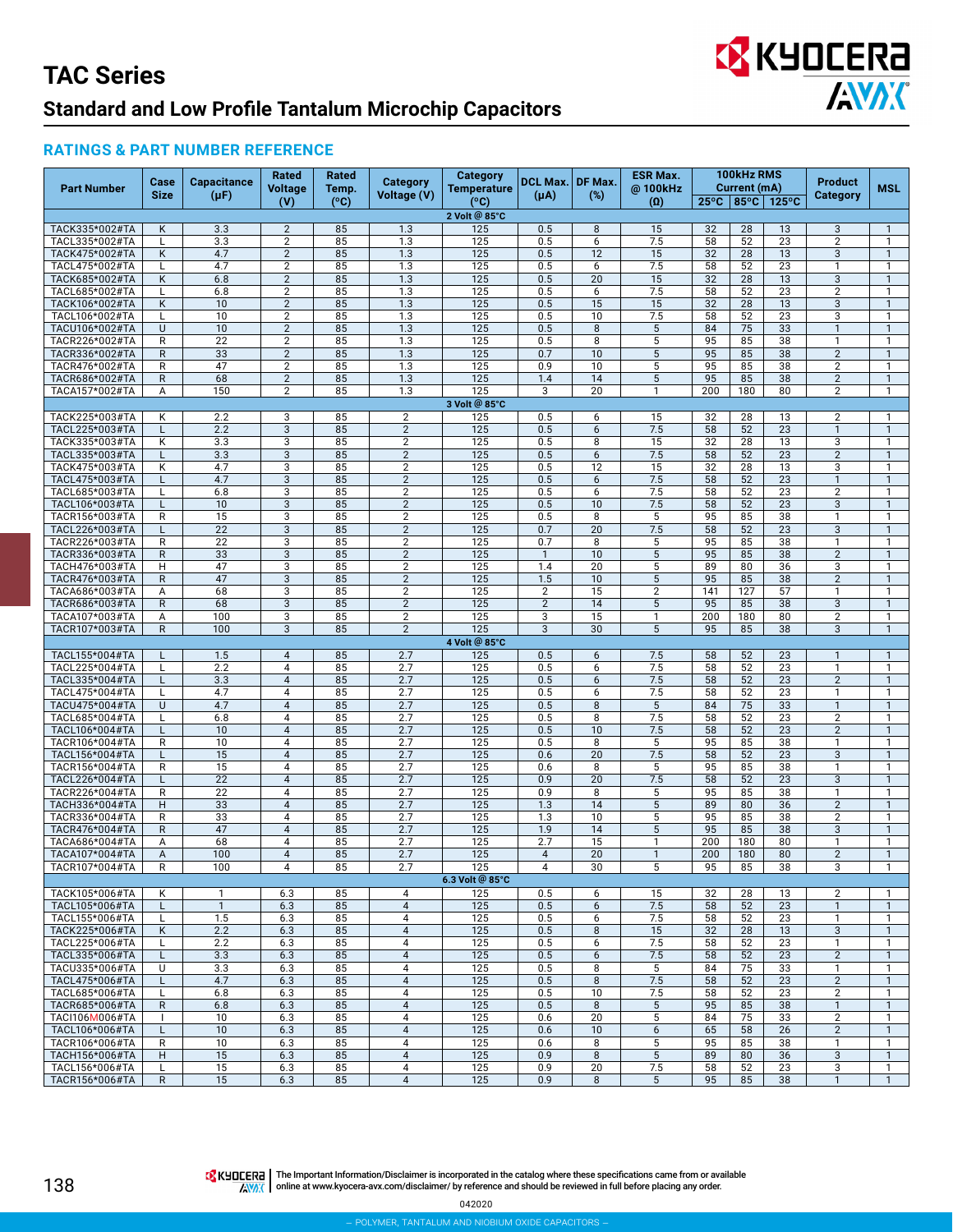

#### **RATINGS & PART NUMBER REFERENCE**

|                                  | Case                    | <b>Capacitance</b>           | <b>Rated</b>          | Rated               | <b>Category</b>                  | Category                | <b>DCL Max.</b><br>DF Max. |                       | 100kHz RMS<br><b>ESR Max.</b><br>Current (mA) |                         |            | <b>Product</b>        |                                  |                              |
|----------------------------------|-------------------------|------------------------------|-----------------------|---------------------|----------------------------------|-------------------------|----------------------------|-----------------------|-----------------------------------------------|-------------------------|------------|-----------------------|----------------------------------|------------------------------|
| <b>Part Number</b>               | <b>Size</b>             | $(\mu F)$                    | Voltage               | Temp.               | <b>Voltage</b>                   | <b>Temperature</b>      | $(\mu A)$                  | $(\%)$                | @100kHz                                       |                         |            |                       | <b>Category</b>                  | <b>MSL</b>                   |
| TACH226*006#TA                   | H                       | $\overline{22}$              | (V)<br>6.3            | $(^{\circ}C)$<br>85 | (V)                              | $(^{\circ}C)$<br>125    | 1.4                        | $\overline{10}$       | $(\Omega)$<br>5                               | $25^{\circ}$ C<br>89    | 85°C<br>80 | 125°C                 | $\overline{2}$                   | $\mathbf{1}$                 |
| TACR226*006#TA                   | $\mathsf{R}$            | 22                           | 6.3                   | 85                  | 4<br>$\overline{4}$              | 125                     | 1.4                        | 10                    | $\overline{5}$                                | 95                      | 85         | 36<br>38              | $\mathbf{1}$                     | $\mathbf{1}$                 |
| TACR336*006#TA                   | R                       | 33                           | 6.3                   | 85                  | $\overline{\mathbf{4}}$          | 125                     | 2.1                        | 12                    | 5                                             | 95                      | 85         | 38                    | $\overline{2}$                   | $\mathbf{1}$                 |
| TACA476*006#TA                   | A                       | 47                           | 6.3                   | 85                  | $\overline{4}$                   | 125                     | $\mathbf{3}$               | 15                    | $\mathbf{1}$                                  | 200                     | 180        | 80                    | $\mathbf{1}$                     | $\mathbf{1}$                 |
| TACR476*006#TA                   | R                       | 47                           | 6.3                   | 85                  | $\overline{4}$                   | 125                     | $\overline{3}$             | $\overline{20}$       | $\overline{5}$                                | 95                      | 85         | 38                    | 3                                | $\mathbf{1}$                 |
| TACT686*006#TA                   | T                       | 68                           | 6.3                   | 85                  | $\overline{4}$                   | 125                     | 4.3                        | 15                    | 1                                             | 200                     | 180        | 80                    | $\overline{2}$                   | $\mathbf{1}$                 |
| TACA107*006#TA                   | A                       | 100                          | 6.3                   | 85                  | $\overline{4}$                   | 125                     | 6.3                        | $\overline{20}$       | $\mathbf{1}$                                  | 200                     | 180        | 80                    | $\overline{2}$                   | $\mathbf{1}$                 |
| TACT107*006#TA                   | T                       | 100                          | 6.3                   | 85                  | $\overline{4}$                   | 125                     | 6.3                        | 12                    | $\mathbf{1}$                                  | 200                     | 180        | 80                    | $\overline{2}$                   | $\mathbf{1}$                 |
|                                  |                         |                              |                       |                     |                                  | 10 Volt @ 85°C          |                            |                       |                                               |                         |            |                       |                                  |                              |
| TACK154*010#TA                   | K                       | 0.15                         | 10                    | 85                  | $\overline{7}$                   | 125                     | 0.5                        | 6                     | 40                                            | 19                      | 17         | 8                     | $\mathbf{1}$                     | $\mathbf{1}$                 |
| TACK224*010#TA                   | K                       | 0.22                         | 10                    | 85                  | $\overline{7}$                   | 125                     | 0.5                        | 6                     | 30                                            | $\overline{22}$         | 20         | 9                     | $\mathbf{1}$                     | $\mathbf{1}$                 |
| TACK334*010#TA                   | Κ                       | 0.33                         | 10                    | 85                  | $\overline{7}$                   | 125                     | 0.5                        | 6                     | 20                                            | 27                      | 25         | 11                    | $\mathbf{1}$                     | $\mathbf{1}$                 |
| TACK474*010#TA                   | Κ                       | 0.47                         | 10                    | 85                  | $\overline{7}$                   | 125                     | 0.5                        | 6                     | 15                                            | 32                      | 28         | 13                    | $\mathbf{1}$                     | $\mathbf{1}$                 |
| TACL474*010#TA                   | L                       | 0.47                         | 10                    | 85                  | $\overline{7}$                   | 125                     | 0.5                        | 6                     | 7.5                                           | $\overline{58}$         | 52         | $\overline{23}$       | $\mathbf{1}$                     | $\mathbf{1}$                 |
| TACK684*010#TA                   | Κ                       | 0.68                         | 10                    | 85                  | $\overline{7}$                   | 125                     | 0.5                        | 8                     | 15                                            | 32                      | 28         | 13                    | 2                                | $\mathbf{1}$                 |
| TACL684*010#TA                   | L                       | 0.68                         | 10                    | 85                  | $\overline{7}$                   | 125                     | 0.5                        | 6                     | 7.5                                           | 58                      | 52         | 23                    | $\mathbf{1}$                     | $\mathbf{1}$                 |
| TACK105*010#TA                   | Κ                       | $\mathbf{1}$                 | 10                    | 85                  | $\overline{7}$                   | 125                     | 0.5                        | 6                     | 15                                            | 32                      | 28         | 13                    | $\overline{2}$<br>$\overline{1}$ | $\mathbf{1}$                 |
| TACL105*010#TA                   | L                       | $\mathbf{1}$<br>$\mathbf{1}$ | 10<br>10              | 85                  | $\overline{7}$<br>$\overline{7}$ | 125<br>125              | 0.5                        | 6                     | 7.5<br>$\overline{7}$                         | 58                      | 52<br>72   | $\overline{23}$<br>32 | 1                                | $\mathbf{1}$<br>1            |
| TACR105*010#TA<br>TACL155*010#TA | R                       | 1.5                          | 10                    | 85<br>85            | $\overline{7}$                   | 125                     | 0.5<br>0.5                 | 6<br>6                | 7.5                                           | 80<br>58                | 52         | $\overline{23}$       | $\mathbf{1}$                     | $\mathbf{1}$                 |
| TACL225*010#TA                   | L                       | 2.2                          | 10                    | 85                  | $\overline{7}$                   | $\overline{125}$        | 0.5                        | 6                     | 7.5                                           | 58                      | 52         | 23                    | $\mathbf{1}$                     | $\mathbf{1}$                 |
| TACU225*010#TA                   | U                       | 2.2                          | 10                    | 85                  | $\overline{7}$                   | 125                     | 0.5                        | 8                     | 5                                             | 84                      | 75         | 33                    | $\mathbf{1}$                     | $\mathbf{1}$                 |
| TACL335*010#TA                   | L                       | 3.3                          | 10                    | 85                  | $\overline{7}$                   | 125                     | 0.5                        | 8                     | 7.5                                           | 58                      | 52         | 23                    | $\overline{2}$                   | $\mathbf{1}$                 |
| TACR335*010#TA                   | $\mathsf{R}$            | 3.3                          | 10                    | 85                  | $\overline{7}$                   | 125                     | 0.5                        | 8                     | 5                                             | 95                      | 85         | 38                    | $\mathbf{1}$                     | $\mathbf{1}$                 |
| TACL475*010#TA                   | L                       | 4.7                          | 10                    | 85                  | $\overline{7}$                   | 125                     | 0.5                        | 10                    | 6                                             | 65                      | 58         | 26                    | $\overline{2}$                   | 1                            |
| TACR475*010#TA                   | R                       | 4.7                          | 10                    | 85                  | $\overline{7}$                   | 125                     | 0.5                        | 8                     | 6                                             | 87                      | 78         | 35                    | $\mathbf{1}$                     | $\mathbf{1}$                 |
| TACL685*010#TA                   | L                       | 6.8                          | 10                    | 85                  | 7                                | 125                     | 0.7                        | 20                    | 7,5                                           | 58                      | 52         | 23                    | 3                                | 1                            |
| TACR685*010#TA                   | $\mathsf{R}$            | 6.8                          | 10                    | 85                  | $\overline{7}$                   | 125                     | 0.7                        | 8                     | 5                                             | 95                      | 85         | 38                    | $\overline{1}$                   | $\overline{1}$               |
| TACH106*010#TA                   | н                       | 10                           | 10                    | 85                  | $\overline{7}$                   | 125                     | 1.0                        | 8                     | 5                                             | 89                      | 80         | 36                    | $\overline{2}$                   | $\mathbf{1}$                 |
| TACL106*010#TA                   | $\mathsf{L}$            | 10                           | 10                    | 85                  | $\overline{7}$                   | 125                     | $\mathbf{1}$               | 20                    | 7.5                                           | 58                      | 52         | 23                    | 3                                | $\mathbf{1}$                 |
| TACR106*010#TA                   | $\overline{R}$          | 10                           | 10                    | 85                  | 7                                | 125                     | $\mathbf{1}$               | $\overline{8}$        | 5                                             | 95                      | 85         | 38                    | $\mathbf{1}$                     | $\mathbf{1}$                 |
| TACV106*010#TA                   | $\vee$                  | 10                           | 10                    | 85                  | $\overline{7}$                   | 125                     | 1.0                        | 10                    | $\overline{2}$                                | 132                     | 119        | 53                    | $\overline{2}$                   | $\mathbf{1}$                 |
| TACR156*010#TA                   | $\mathsf R$             | 15                           | 10                    | 85                  | 7                                | 125                     | 1.5                        | 10                    | 5                                             | 95                      | 85         | 38                    | 1                                | $\mathbf{1}$                 |
| TACV156*010#TA                   | $\vee$                  | 15                           | 10                    | 85                  | $\overline{7}$                   | 125                     | 1.5                        | 10                    | $\overline{2}$                                | 132                     | 119        | 53                    | $\overline{2}$                   | $\overline{1}$               |
| TACR226*010#TA                   | R                       | 22                           | 10                    | 85                  | $\overline{7}$                   | 125                     | 2.2                        | 14                    | 5                                             | 95                      | 85         | 38                    | $\overline{2}$                   | $\mathbf{1}$                 |
| TACA336*010#TA                   | Α                       | 33                           | 10                    | 85                  | $\overline{7}$                   | 125                     | 3.3                        | 12                    | $\mathbf{1}$                                  | 200                     | 180        | 80                    | $\mathbf{1}$                     | $\mathbf{1}$                 |
| TACR336*010#TA                   | $\overline{\mathsf{R}}$ | 33                           | 10                    | 85                  | $\overline{7}$<br>$\overline{7}$ | 125                     | 3.3                        | 20                    | 5                                             | 95                      | 85         | 38                    | 3<br>$\overline{1}$              | $\mathbf{1}$                 |
| TACB476*010#TA                   | $\overline{B}$          | 47<br>47                     | $\overline{10}$<br>10 | 85<br>85            | $\overline{7}$                   | $\overline{125}$<br>125 | $\overline{4.7}$<br>4.7    | $\overline{15}$<br>12 | $\mathbf{1}$<br>1                             | $\overline{200}$<br>200 | 180<br>180 | 80                    | $\mathbf{1}$                     | $\mathbf{1}$<br>$\mathbf{1}$ |
| TACT476*010#TA                   | т                       |                              |                       |                     |                                  | 16 Volt @ 85°C          |                            |                       |                                               |                         |            | 80                    |                                  |                              |
|                                  |                         | 0.1                          | 16                    |                     | 10                               |                         |                            |                       | 40                                            | 19                      | 17         |                       | 1                                | $\mathbf{1}$                 |
| TACK104*016#TA<br>TACK154*016#TA | Κ<br>Κ                  | 0.15                         | 16                    | 85<br>85            | 10                               | 125<br>125              | 0.5<br>0.5                 | 6<br>6                | 30                                            | 22                      | 20         | 8<br>9                | $\mathbf{1}$                     | $\mathbf{1}$                 |
| TACK224*016#TA                   | Κ                       | 0.22                         | 16                    | 85                  | 10                               | 125                     | 0.5                        | 6                     | 20                                            | 27                      | 25         | 11                    | $\mathbf{1}$                     | $\mathbf{1}$                 |
| TACK334*016#TA                   | K                       | 0.33                         | 16                    | 85                  | 10                               | 125                     | 0.5                        | 6                     | 20                                            | 27                      | 25         | 11                    | $\mathbf{1}$                     | $\mathbf{1}$                 |
| TACL474*016#TA                   | L                       | 0.47                         | 16                    | 85                  | 10                               | 125                     | 0.5                        | 6                     | 7.5                                           | 58                      | 52         | 23                    | $\mathbf{1}$                     | $\mathbf{1}$                 |
| TACL684*016#TA                   | L                       | 0.68                         | 16                    | 85                  | 10                               | 125                     | 0.5                        | 6                     | 7.5                                           | 58                      | 52         | 23                    | $\mathbf{1}$                     | $\mathbf{1}$                 |
| TACL105*016#TA                   | L                       | $\mathbf{1}$                 | 16                    | 85                  | 10                               | 125                     | 0.5                        | 6                     | 7.5                                           | 58                      | 52         | 23                    | $\mathbf{1}$                     | $\mathbf{1}$                 |
| TACU105*016#TA                   | U                       | $\mathbf{1}$                 | 16                    | 85                  | 10                               | 125                     | 0.5                        | 8                     | 5                                             | 84                      | 75         | 33                    | $\mathbf{1}$                     | $\mathbf{1}$                 |
| TACL225*016#TA                   | L                       | 2.2                          | 16                    | 85                  | 10                               | 125                     | 0.5                        | 10                    | 7.5                                           | 58                      | 52         | 23                    | $\mathbf{1}$                     | $\mathbf{1}$                 |
| TACR106*016#TA                   | $\mathsf{R}$            | 10                           | 16                    | 85                  | 10                               | 125                     | 1.6                        | 10                    | 5                                             | 95                      | 85         | 38                    | $\overline{2}$                   | $\mathbf{1}$                 |
|                                  |                         |                              |                       |                     |                                  | 20 Volt @ 85°C          |                            |                       |                                               |                         |            |                       |                                  |                              |
| TACK224*020#TA                   | K                       | 0.22                         | 20                    | 85                  | 13                               | 125                     | 0.5                        | 6                     | 20                                            | 27                      | 25         | 11                    | $\mathbf{1}$                     | $\mathbf{1}$                 |
| TACR335*020#TA                   | R                       | 3.3                          | 20                    | 85                  | 13                               | $\overline{125}$        | 0.7                        | 8                     | 5                                             | 95                      | 85         | 38                    | $\mathbf{1}$                     | $\mathbf{1}$                 |
| TACR475*020#TA                   | $\mathsf{R}$            | 4.7                          | 20                    | 85                  | 13                               | 125                     | 0.9                        | 8                     | 5                                             | 95                      | 85         | 38                    | $\mathbf{1}$                     | $\mathbf{1}$                 |
|                                  |                         |                              |                       |                     |                                  | 25 Volt @ 85°C          |                            |                       |                                               |                         |            |                       |                                  |                              |
| TACR105*025#TA                   | R                       |                              | $\overline{25}$       | 85                  | 17                               | 125                     | 0.5                        | 8                     | 5                                             | 95                      | 85         | 38                    |                                  |                              |

Moisture Sensitivity Level (MSL) is defined according to J-STD-020. All technical data relates to an ambient temperature of +25°C. Capacitance and DF are measured at 120Hz, 0.5V RMS with a maximum DC bias of 2.2 volts. DCL is measured at rated voltage after 5 minutes. For typical weight and composition see page 259.

**NOTE: KYOCERA AVX reserves the right to supply higher voltage ratings or tighter tolerance part in the same case size, to the same reliability standards.**

THE IMPO THE Important Information/Disclaimer is incorporated in the catalog where these specifications came from or available AVAX | online at [www.kyocera-avx.com/disclaimer/](http://www.avx.com/disclaimer/) by reference and should be reviewed in full before placing any order.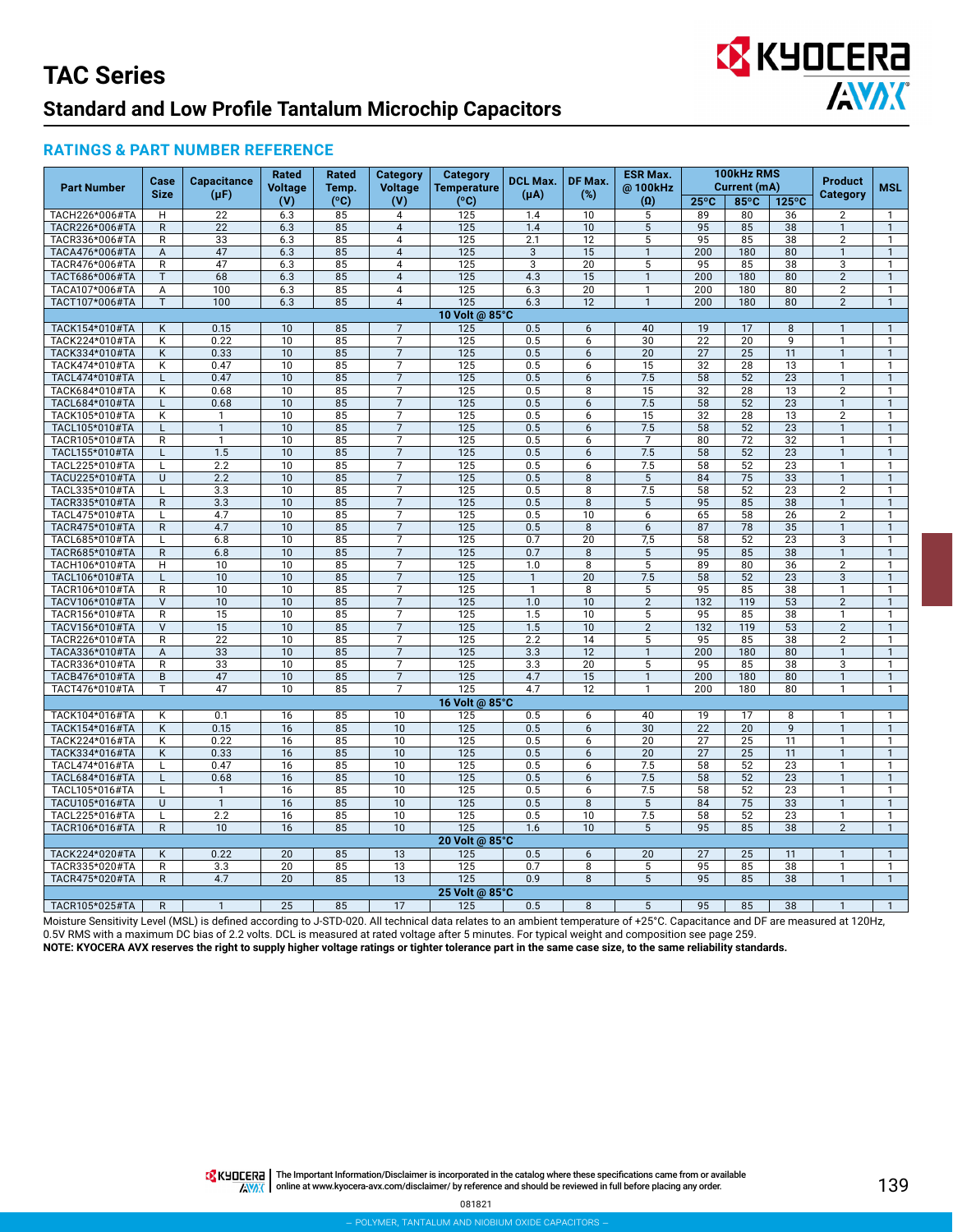

### **QUALIFICATION TABLE – CATEGORY 1**

|                         |                                 | TAC series (Temperature range -55 $\degree$ C to +125 $\degree$ C)                                                         |               |                    |                             |                              |                 |                      |                 |                 |  |  |
|-------------------------|---------------------------------|----------------------------------------------------------------------------------------------------------------------------|---------------|--------------------|-----------------------------|------------------------------|-----------------|----------------------|-----------------|-----------------|--|--|
| <b>TEST</b>             |                                 | <b>Condition</b>                                                                                                           |               |                    |                             | <b>Characteristics</b>       |                 |                      |                 |                 |  |  |
|                         |                                 |                                                                                                                            |               | Visual examination | no visible damage           |                              |                 |                      |                 |                 |  |  |
|                         |                                 | Apply rated voltage (Ur) at 85°C and / or category                                                                         |               | <b>DCL</b>         |                             | 1.25 x initial limit         |                 |                      |                 |                 |  |  |
| <b>Endurance</b>        |                                 | voltage (Uc) at 125°C for 2000 hours through a circuit<br>impedance of $\leq 0.1 \Omega/V$ . Stabilize at room temperature |               | $\Delta C/C$       |                             | within ±10% of initial value |                 |                      |                 |                 |  |  |
|                         | for 1-2 hours before measuring. |                                                                                                                            |               | DF                 |                             | 1.5 x initial limit          |                 |                      |                 |                 |  |  |
|                         |                                 |                                                                                                                            |               | <b>ESR</b>         |                             | 1.5 x initial limit          |                 |                      |                 |                 |  |  |
|                         |                                 |                                                                                                                            |               | Visual examination |                             | no visible damage            |                 |                      |                 |                 |  |  |
|                         |                                 | Store at 40°C and 90-95% relative humidity for 1344                                                                        |               | <b>DCL</b>         |                             | initial limit                |                 |                      |                 |                 |  |  |
| <b>Humidity</b>         |                                 | hours, with no applied voltage. Stabilize at room<br>temperature and humidity for 1-2 hours before                         |               | $\Delta C/C$       | within ±5% of initial value |                              |                 |                      |                 |                 |  |  |
|                         | measuring.                      |                                                                                                                            |               | DF                 |                             | 1.2 x initial limit          |                 |                      |                 |                 |  |  |
|                         |                                 |                                                                                                                            |               | <b>ESR</b>         | 1.2 x initial limit         |                              |                 |                      |                 |                 |  |  |
|                         | Step                            | Temperature°C                                                                                                              | Duration(min) |                    | $+20^{\circ}$ C             | $-55^{\circ}$ C              | $+20^{\circ}$ C | $+85^{\circ}$ C      | $+125$ °C       | $+20^{\circ}$ C |  |  |
|                         | 1                               | $+20$                                                                                                                      | 15            | <b>DCL</b>         | $\mathbb{L}^*$              | n/a                          | IL*             | $10x$ IL*            | 12.5 x IL*      | IL*             |  |  |
| <b>Temperature</b>      | $\overline{2}$                  | $-55$                                                                                                                      | 15            |                    |                             |                              |                 |                      |                 |                 |  |  |
| <b>Stability</b>        | 3                               | $+20$                                                                                                                      | 15            | $\triangle$ C/C    | n/a                         | $+0/-10%$                    | ±5%             | $+10/-0%$            | $+15/0%$        | ±5%             |  |  |
|                         | 4                               | $+85$                                                                                                                      | 15            | DF                 | $\mathbb{L}^*$              | $1.5xL*$                     | IL*             | $1.5xL*$             | $2xL^*$         | IL*             |  |  |
|                         | 5                               | $+125$                                                                                                                     | 15            | <b>ESR</b>         | IL*                         | $1.25 \times 11^{*}$         | $IL*$           | $1.25 \times 11^{*}$ | $2 \times 11^*$ | $IL*$           |  |  |
|                         | 6                               | $+20$                                                                                                                      | 15            |                    |                             |                              |                 |                      |                 |                 |  |  |
|                         |                                 |                                                                                                                            |               | Visual examination |                             | no visible damage            |                 |                      |                 |                 |  |  |
|                         |                                 | Apply 1.3x rated voltage (Ur) at 85°C for 1000 cycles of                                                                   |               | <b>DCL</b>         | initial limit               |                              |                 |                      |                 |                 |  |  |
| Surge<br><b>Voltage</b> |                                 | duration 6 min (30 sec charge, 5 min 30 sec discharge)                                                                     |               | $\Delta C/C$       |                             | within ±10% of initial value |                 |                      |                 |                 |  |  |
|                         |                                 | through a charge / discharge resistance of 1000Ω                                                                           |               | DF                 | initial limit               |                              |                 |                      |                 |                 |  |  |
|                         |                                 |                                                                                                                            |               | <b>ESR</b>         | initial limit               |                              |                 |                      |                 |                 |  |  |

\*Initial Limit

#### **QUALIFICATION TABLE – CATEGORY 2**

| <b>TEST</b>             |                             |                                                                                                                         |               | TAC series (Temperature range -55°C to +125°C) |                     |                              |                 |                             |                    |                 |  |
|-------------------------|-----------------------------|-------------------------------------------------------------------------------------------------------------------------|---------------|------------------------------------------------|---------------------|------------------------------|-----------------|-----------------------------|--------------------|-----------------|--|
|                         |                             | <b>Condition</b>                                                                                                        |               |                                                |                     | <b>Characteristics</b>       |                 |                             |                    |                 |  |
|                         |                             |                                                                                                                         |               | Visual examination                             |                     | no visible damage            |                 |                             |                    |                 |  |
|                         |                             | Apply rated voltage (Ur) at 85°C and / or category                                                                      |               | <b>DCL</b>                                     |                     | 1.25 x initial limit         |                 |                             |                    |                 |  |
| <b>Endurance</b>        |                             | voltage (Uc) at 125°C for 2000 hours through a circuit<br>impedance of $\leq$ 0.10/V. Stabilize at room temperature for |               | $\Delta C/C$                                   |                     | within ±15% of initial value |                 |                             |                    |                 |  |
|                         | 1-2 hours before measuring. |                                                                                                                         |               | DF                                             |                     | 1.5 x initial limit          |                 |                             |                    |                 |  |
|                         |                             |                                                                                                                         |               | <b>ESR</b>                                     |                     | 1.5 x initial limit          |                 |                             |                    |                 |  |
|                         |                             |                                                                                                                         |               | Visual examination                             |                     | no visible damage            |                 |                             |                    |                 |  |
|                         |                             | Store at 40°C and 90-95% relative humidity for 1344                                                                     |               | <b>DCL</b>                                     |                     | initial limit                |                 |                             |                    |                 |  |
| <b>Humidity</b>         |                             | hours, with no applied voltage. Stabilize at room<br>temperature and humidity for 1-2 hours before                      |               | $\triangle$ C/C                                |                     | within ±10% of initial value |                 |                             |                    |                 |  |
|                         | measuring.                  |                                                                                                                         |               | DF                                             | 1.2 x initial limit |                              |                 |                             |                    |                 |  |
|                         |                             |                                                                                                                         |               | <b>ESR</b>                                     | 1.2 x initial limit |                              |                 |                             |                    |                 |  |
|                         | Step                        | Temperature°C                                                                                                           | Duration(min) |                                                | $+20^{\circ}$ C     | $-55^{\circ}$ C              | $+20^{\circ}$ C | $+85^{\circ}$ C             | $+125$ °C          | $+20^{\circ}$ C |  |
|                         | $\mathbf{1}$                | $+20$                                                                                                                   | 15            | <b>DCL</b>                                     | $\mathbb{L}^*$      | n/a                          | IL*             | $10x$ IL*                   | $12.5 \times 11$ * | ۱Ľ*             |  |
| <b>Temperature</b>      | $\overline{2}$              | $-55$                                                                                                                   | 15            |                                                |                     |                              |                 |                             |                    |                 |  |
| <b>Stability</b>        | 3                           | $+20$                                                                                                                   | 15            | $\Delta C/C$                                   | n/a                 | $+0/-15%$                    | ±5%             | +15/-0%                     | $+20/-0%$          | ±5%             |  |
|                         | $\overline{4}$              | $+85$                                                                                                                   | 15            | DF                                             | ۱Ľ*                 | $1.5xL*$                     | IL*             | $1.5xL*$                    | $2xL^*$            | Ľ*              |  |
|                         | 5                           | $+125$                                                                                                                  | 15            | <b>ESR</b>                                     | $IL*$               | $1.25 \times 1$ L*           | $IL*$           | $1.25 \times \mathsf{IL}^*$ | $2 \times 11*$     | $IL*$           |  |
|                         | 6                           | $+20$                                                                                                                   | 15            |                                                |                     |                              |                 |                             |                    |                 |  |
|                         |                             |                                                                                                                         |               | Visual examination                             |                     | no visible damage            |                 |                             |                    |                 |  |
|                         |                             | Apply 1.3x rated voltage (Ur) at 85°C for 1000 cycles of                                                                |               | <b>DCL</b>                                     | 1.5 x initial limit |                              |                 |                             |                    |                 |  |
| <b>Surge</b><br>Voltage |                             | duration 6 min (30 sec charge, 5 min 30 sec discharge)                                                                  |               | $\triangle$ C/C                                |                     | within ±15% of initial value |                 |                             |                    |                 |  |
|                         |                             | through a charge / discharge resistance of 1000Ω                                                                        |               | <b>DF</b>                                      | 1.5 x initial limit |                              |                 |                             |                    |                 |  |
|                         |                             |                                                                                                                         |               | <b>ESR</b>                                     |                     | 1.5 x initial limit          |                 |                             |                    |                 |  |

\*Initial Limit

The Important Information/Disclaimer is incorporated in the catalog where these specifications came from or available<br>online at [www.kyocera-avx.com/disclaimer/](http://www.avx.com/disclaimer/) by reference and should be reviewed in full before placing any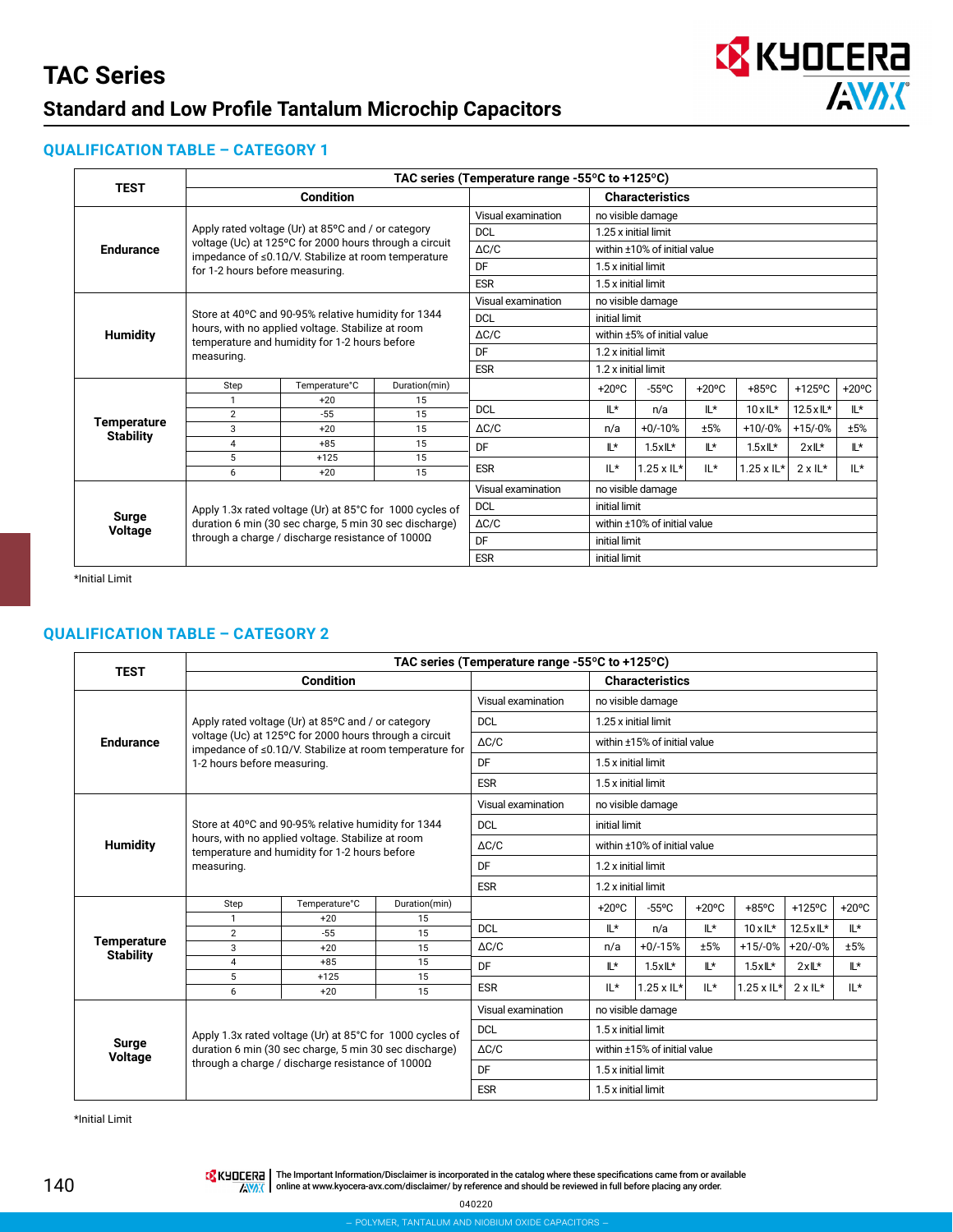

#### **QUALIFICATION TABLE – CATEGORY 3**

| <b>TEST</b>          | TAC series (Temperature range -55°C to +125°C) |                                                                                                                         |                 |                              |                   |                              |                 |                   |                            |                   |  |  |
|----------------------|------------------------------------------------|-------------------------------------------------------------------------------------------------------------------------|-----------------|------------------------------|-------------------|------------------------------|-----------------|-------------------|----------------------------|-------------------|--|--|
|                      |                                                | <b>Condition</b>                                                                                                        |                 |                              |                   | <b>Characteristics</b>       |                 |                   |                            |                   |  |  |
|                      |                                                |                                                                                                                         |                 | Visual examination           |                   | no visible damage            |                 |                   |                            |                   |  |  |
|                      |                                                | Apply rated voltage (Ur) at 85°C and / or category                                                                      |                 | <b>DCL</b>                   |                   | 1.25 x initial limit         |                 |                   |                            |                   |  |  |
| <b>Endurance</b>     |                                                | voltage (Uc) at 125°C for 2000 hours through a circuit<br>impedance of $\leq$ 0.10/V. Stabilize at room temperature for |                 | $\Delta C/C$                 |                   | within ±30% of initial value |                 |                   |                            |                   |  |  |
|                      | 1-2 hours before measuring.                    |                                                                                                                         |                 | DF                           |                   | 1.5 x initial limit          |                 |                   |                            |                   |  |  |
|                      |                                                |                                                                                                                         |                 | <b>ESR</b>                   |                   | 1.5 x initial limit          |                 |                   |                            |                   |  |  |
|                      |                                                |                                                                                                                         |                 | Visual examination           |                   | no visible damage            |                 |                   |                            |                   |  |  |
|                      |                                                | Store at 40°C and 90-95% relative humidity for 1344                                                                     |                 | <b>DCL</b>                   |                   | 2 x initial limit            |                 |                   |                            |                   |  |  |
| <b>Humidity</b>      |                                                | hours, with no applied voltage. Stabilize at room<br>temperature and humidity for 1-2 hours before                      | $\triangle$ C/C | within ±30% of initial value |                   |                              |                 |                   |                            |                   |  |  |
|                      | measuring.                                     |                                                                                                                         |                 | DF                           |                   | 1.5 x initial limit          |                 |                   |                            |                   |  |  |
|                      |                                                |                                                                                                                         |                 | <b>ESR</b>                   |                   | 1.25 x initial limit         |                 |                   |                            |                   |  |  |
|                      | Step                                           | Temperature°C                                                                                                           | Duration(min)   |                              | $+20^{\circ}$ C   | $-55^{\circ}$ C              | $+20^{\circ}$ C | $+85^{\circ}$ C   | +125°C                     | $+20^{\circ}$ C   |  |  |
|                      | $\mathbf{1}$                                   | $+20$                                                                                                                   | 15              | <b>DCL</b>                   | IL*               | n/a                          | IL*             | $10 \times 11^*$  | $12.5 \times \mathbb{L}^*$ | IL*               |  |  |
| <b>Temperature</b>   | $\overline{2}$                                 | $-55$                                                                                                                   | 15              |                              |                   |                              |                 |                   |                            |                   |  |  |
| <b>Stability</b>     | 3                                              | $+20$                                                                                                                   | 15              | $\Delta C/C$                 | n/a               | $+0/-25%$                    | ±5%             | $+20/-0%$         | $+25/-0%$                  | ±20%              |  |  |
|                      | 4                                              | $+85$                                                                                                                   | 15              | DF                           | ۱Ľ*               | $1.5xL*$                     | IL*             | $1.5xL*$          | $2xL*$                     | $1.5xL*$          |  |  |
|                      | 5                                              | $+125$                                                                                                                  | 15              | <b>ESR</b>                   | $IL*$             | $1.25 \times 1$ L*           | IL*             | $1.25 \times IL*$ | $2 \times 11^*$            | $1.5 \times 1$ L* |  |  |
|                      | 6                                              | $+20$                                                                                                                   | 15              |                              |                   |                              |                 |                   |                            |                   |  |  |
|                      |                                                |                                                                                                                         |                 | Visual examination           |                   | no visible damage            |                 |                   |                            |                   |  |  |
|                      |                                                | Apply 1.3x rated voltage (Ur) at 85°C for 1000 cycles of                                                                |                 | <b>DCL</b>                   | 2 x initial limit |                              |                 |                   |                            |                   |  |  |
| <b>Surge Voltage</b> |                                                | duration 6 min (30 sec charge, 5 min 30 sec discharge)                                                                  |                 | $\Delta C/C$                 |                   | within ±30% of initial value |                 |                   |                            |                   |  |  |
|                      |                                                | through a charge / discharge resistance of 1000Ω                                                                        |                 | DF                           | 2 x initial limit |                              |                 |                   |                            |                   |  |  |
|                      |                                                |                                                                                                                         |                 | <b>ESR</b>                   | 2 x initial limit |                              |                 |                   |                            |                   |  |  |

\*Initial Limit

The Important Information/Disclaimer is incorporated in the catalog where these specifications came from or available<br>online at [www.kyocera-avx.com/disclaimer/](http://www.avx.com/disclaimer/) by reference and should be reviewed in full before placing any